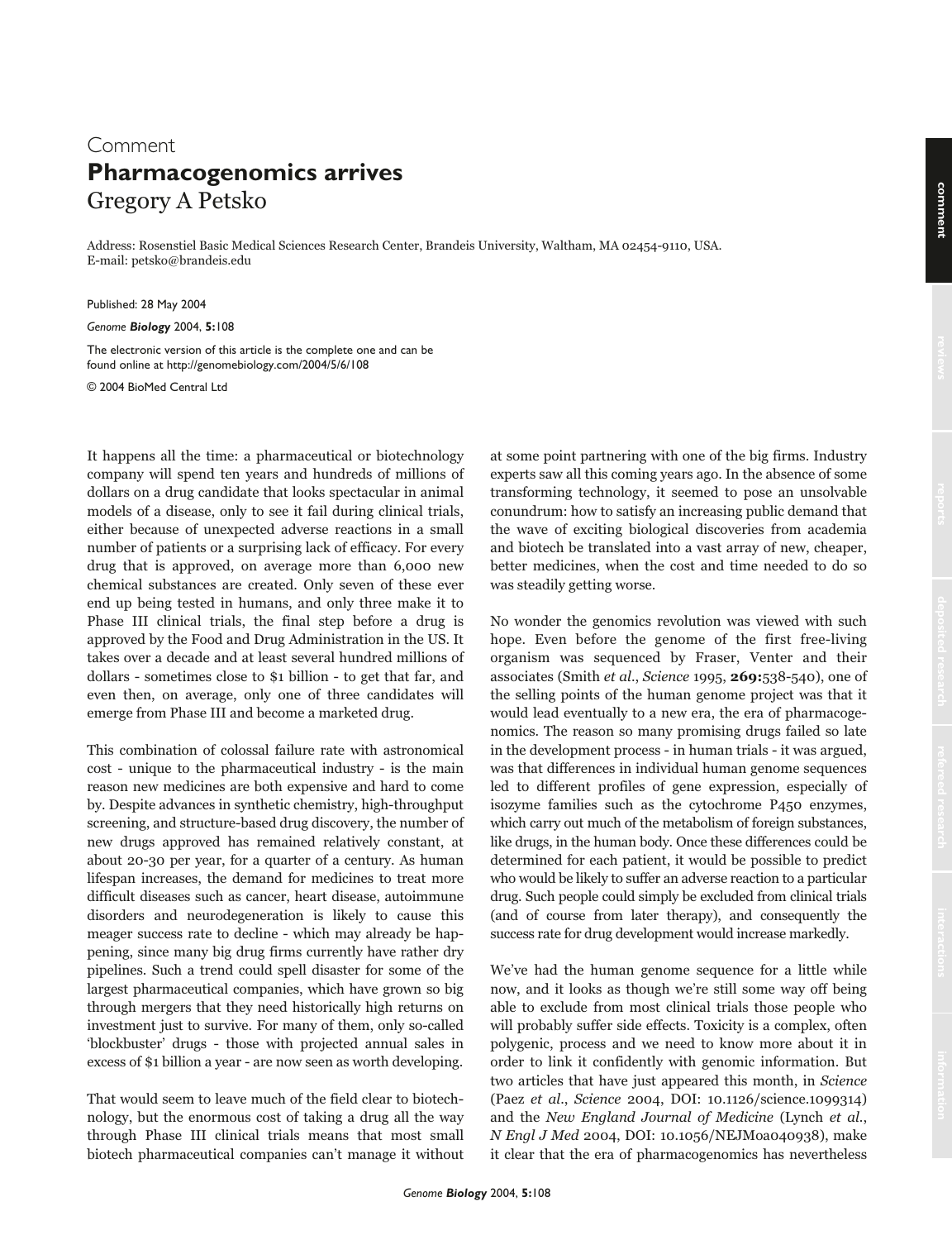arrived. If they are any indication, and I think they are, this era will begin not with ruling patients out on the basis of likely toxicity, but rather with ruling them in on the basis of likely efficacy.

Both articles deal with the response of patients with nonsmall-cell lung cancer (NSCLC), the leading cause of death from cancer worldwide, to a new drug, gefitinib. (Most drugs now have three names: a systematic chemical name, a generic drug name, and a specific product name from the company that first developed them. Thus the non-steroidal anti-inflammatory drug called Advil in the US is Wyeth Pharmaceutical's name for its brand of ibuprofen, which in turn is the generic name for the chemical substance isobutylphenyl propionic acid. Iressa is the product name given to gefitinib by the drug company AstraZeneca.) Gefitinib targeted a molecule that was known to be overexpressed in this cancer, and the drug looked very promising in animal model studies, so it was both surprising and disappointing when it was found in clinical trials that most NSCLC patients had no response to gefitinib at all. Yet a small subset, about 10%, not only responded, but did so spectacularly - a 'Lazarus response', according to one physician, with complete remission even of advanced disease. These patients tended to have certain common characteristics: the majority were nonsmokers and women. Moreover, Japanese patients responded more frequently (about 25%) than did Caucasians. All these data suggested a genetic basis for the efficacy of the drug in such cases.

The authors of both papers started with the same assumption, that the first place to look for allelic variations among patients was the gene for the target. Gefitinib is an inhibitor of the epidermal growth factor receptor protein kinase HER1, or EGFR. It binds to the ATP-binding site in the catalytic domain of the kinase, blocking the enzyme's ability to phosphorylate protein substrates. Both teams of investigators sequenced the EGFR gene from tumor samples of both responders and non-responders to the drug. They found that nearly all the responders had heterozygous mutations in their EGFR gene, while none of the non-responders did. The mutations, which included both short deletions and single amino-acid substitutions, tended to cluster around the ATPbinding site. Moreover, when the receptor gene was sequenced from a cohort of NSCLC patients who had not been treated with gefitinib, similar mutations were found in about 10% of them, exactly the percentage of responders in the clinical trials. One of the studies even found that female nonsmokers and Japanese patients showed a higher than average incidence of the mutations, also correlating perfectly with the clinical data. Taken together, these data strongly suggested that the favorable response to the drug not only correlated with, but was caused by, the mutated EGFR gene.

Heterozygosity of the mutations implied they might produce a gain of function. In vitro studies showed that the mutated receptor was indeed more active than the wild-type, which could account for its relatively high incidence in tumors presumably it confers some survival or growth advantage. The assumption is that the altered ATP-binding site leads to the increased activity, as well as to increased affinity for gefitinib. Enzymological studies will be needed to establish exactly how this occurs and whether it is the whole story. No-one is concerned by the small number of responders who were not found to have EGFR mutations in their tumors; non-small-cell lung carcinomas, like other solid tumors, are probably polyclonal. Presumably, had a different sample of cells been sequenced, mutations would have been observed.

It now seems clear that, for a subset of NSCLC patients, gefitinib promises to be an effective treatment. Screening people who present with this cancer for EGFR mutations in the kinase domain is a trivial task, and ought to be the first step in deciding what therapy to use. But if this is really the dawning of the age of pharmacogenomics, the gefitinib story can't be an isolated case.

Recent data suggests that it is not. A subset of breast cancer patients overexpress a related receptor, HER2, on the surface of their tumor cells. Many of these patients show a good response to trastuzumab (Herceptin), Genentech's monoclonal antibody drug directed against this receptor. Novartis's drug imatinib (Gleevec), which also binds to the ATP-binding site of its target, the Bcr-Abl protein kinase, has shown considerable effectiveness against chronic myelogenous leukemia, a disease in which this kinase is activated by a chromosomal translocation (producing the so-called Philadelphia chromosome). The Bcr-Abl kinase can transform hematopoietic cells and is essential for tumor progression, explaining the efficacy of the drug for this cancer. Interestingly, imatinib also appears to be effective against a subset of gastrointestinal stromal cancers, and responsive tumors have recently been found to contain mutations in the c-Kit protein kinase (Heinrich et al., J Clin Oncol 2003, 21:4342-4349). The hope is now that for many cancers, at least a percentage will have proteins that are essential for tumor progression, either through overexpression or mutation, and that these proteins will form the basis for targeted therapy.

When the first report came out that gefitinib was effective in only a subset of NSCLC patients, science reporters and stock analysts bemoaned the loss of income that AstraZeneca would suffer. Given the pharmaceutical industry's need for blockbuster drugs, it might indeed seem that pharmacogenomics would be little, if any, help, if all it did was drastically reduce the size of the potential market for a given drug. But let's do the sums. In the US alone, 140,000 people are diagnosed each year with NSCLC (the figure is about a million worldwide). If about 10% of these turn out to have gefitinibresponsive tumors, then the US market is on the order of 10,000. Gefitinib is expected to cost about \$3,000 per